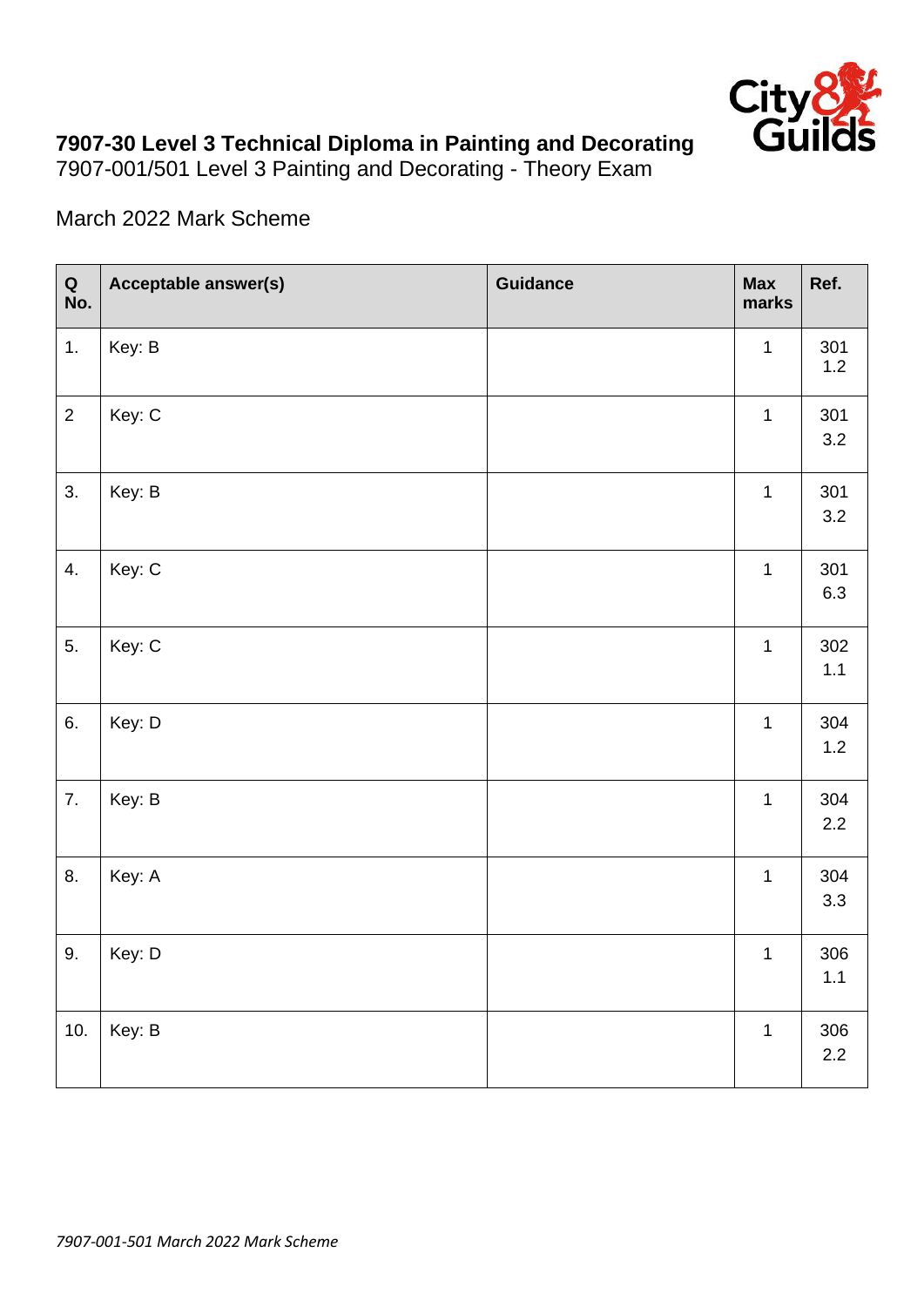| Q<br>No. | <b>Acceptable answer(s)</b>                                                                                                                                                                                                                                                    | <b>Guidance</b>                                                                                                                                                                                      | <b>Max</b><br>marks | Ref.                          |
|----------|--------------------------------------------------------------------------------------------------------------------------------------------------------------------------------------------------------------------------------------------------------------------------------|------------------------------------------------------------------------------------------------------------------------------------------------------------------------------------------------------|---------------------|-------------------------------|
| 11.      | Open.<br>Closed/selective.<br>1 mark for each correct answer up to 2 marks.                                                                                                                                                                                                    | There are potentially a<br>couple more specialised<br>processes but learners are<br>unlikely to have been<br>taught but could include<br>negotiated, serial,<br>framework and public<br>procurement. | 2                   | 301<br>3.1<br>AO <sub>1</sub> |
| 12.      | Any two from:<br>Labour.<br>Materials.<br>Overheads.<br>Travel.<br>Plant and equipment<br>٠<br>Profits or VAT<br>1 mark for each correct answer up to 2 marks.                                                                                                                 | Give one mark only if<br>candidate provided<br>subcategories of the<br>acceptable answers, e.g.<br>paint, brickwork, filler,<br>timber (materials).                                                  | 2                   | 301<br>3.3<br>AO <sub>1</sub> |
| 13.      | Any two from:<br>Solar/solar panel.<br>$\bullet$<br>Photovoltaic.<br>$\bullet$<br>Ground or air source heat pumps.<br>$\bullet$<br>Wind turbine/power.<br>$\bullet$<br>Geothermal.<br>$\bullet$<br>Hydroelectric.<br>Biomass.<br>1 mark for each correct answer up to 2 marks. |                                                                                                                                                                                                      | $\overline{2}$      | 301<br>2.4<br>AO <sub>1</sub> |
| 14.      | Any two from:<br>Ground conditions.<br>Height.<br>Type and duration of work.<br>Weight.<br>Number of operatives.<br>Weather conditions.<br>Internal/external locations.<br>Access and egress.<br>1 mark for each correct answer up to 2 marks.                                 |                                                                                                                                                                                                      | 2                   | 302<br>1.1<br>AO <sub>1</sub> |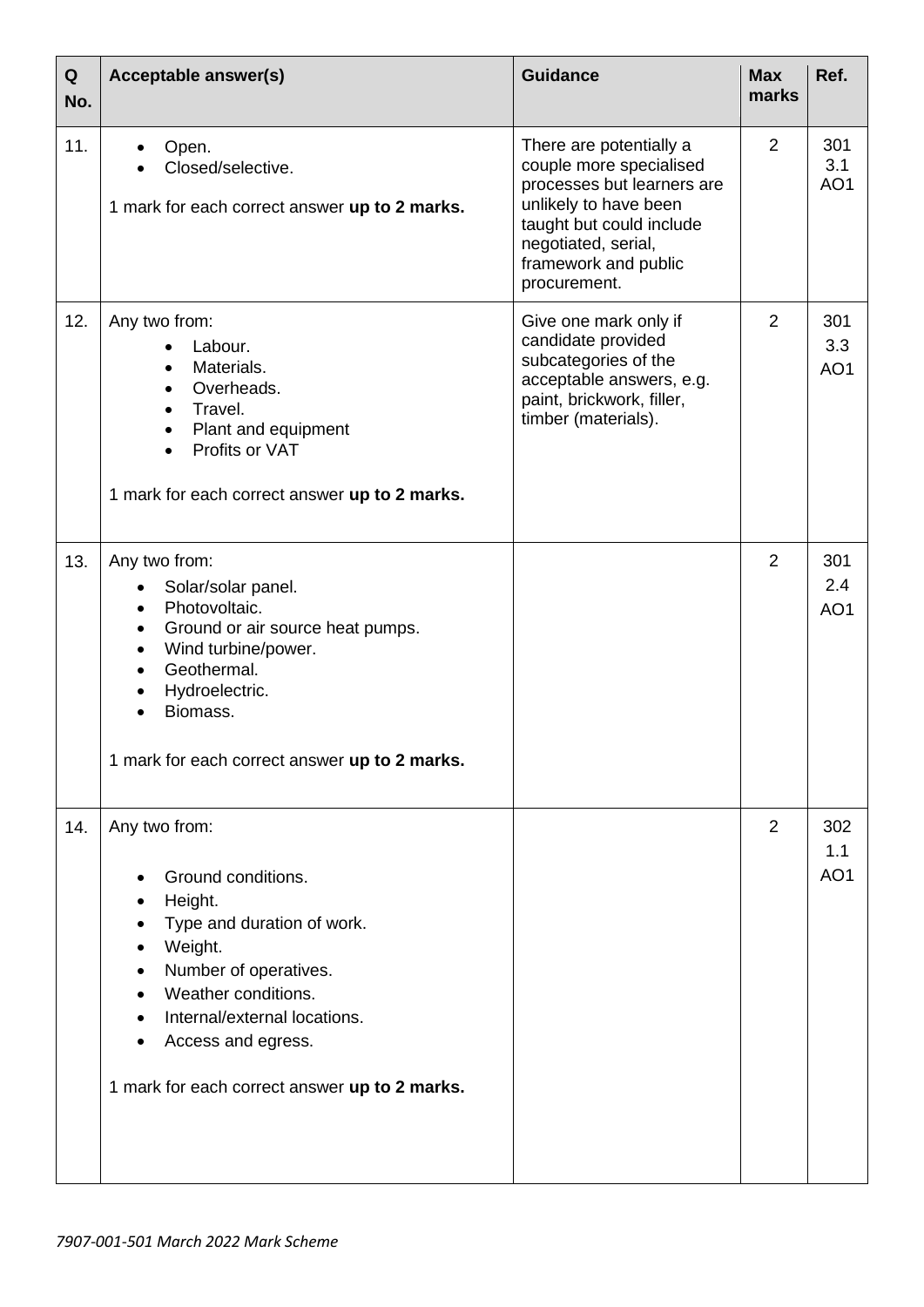| Q<br>No. | Acceptable answer(s)                                                                                                                                                                                                                                                                                                            | <b>Guidance</b>                                                                     | <b>Max</b><br>marks | Ref.                          |
|----------|---------------------------------------------------------------------------------------------------------------------------------------------------------------------------------------------------------------------------------------------------------------------------------------------------------------------------------|-------------------------------------------------------------------------------------|---------------------|-------------------------------|
| 15.      | Any two from:<br>Badger<br>Hog hair/pure bristle<br>Synthetic<br>$\bullet$<br>1 mark for each correct answer up to 2 marks.                                                                                                                                                                                                     |                                                                                     | 2                   | 304<br>2.2<br>AO <sub>1</sub> |
| 16.      | Any two from:<br>Feather.<br>Sable pencil.<br>Charcoal.<br>Fitch.<br>Card.<br>Lint free rag.<br>$\bullet$<br>Sponge.<br>Bone.                                                                                                                                                                                                   |                                                                                     | $\overline{2}$      | 304<br>3.3<br>AO1             |
| 17.      | 1 mark for each correct answer up to 2 marks.<br>Any two from:<br>An airless spray tip:<br>Determines the fluid flow rate / the amount of<br>coating applied.<br>Determines the spray pattern (fan width).<br>$\bullet$<br>Reversible tip blows back paint clogs.<br>$\bullet$<br>1 mark for each correct answer up to 2 marks. | If reversible tip is<br>answered, then must<br>indicate its function for 1<br>mark. | $\overline{2}$      | 306<br>2.1<br>AO1             |
| 18.      | Any one from:<br>A component rupture, such as the fluid hose<br>leading to leakage of paint.<br>Pump breakdown such as stuck piston or<br>inlet ball causing no paint to be drawn<br>through.<br>Poor paint application due to thick or thin<br>paint.                                                                          |                                                                                     | $\overline{2}$      | 306<br>3.1<br>AO <sub>1</sub> |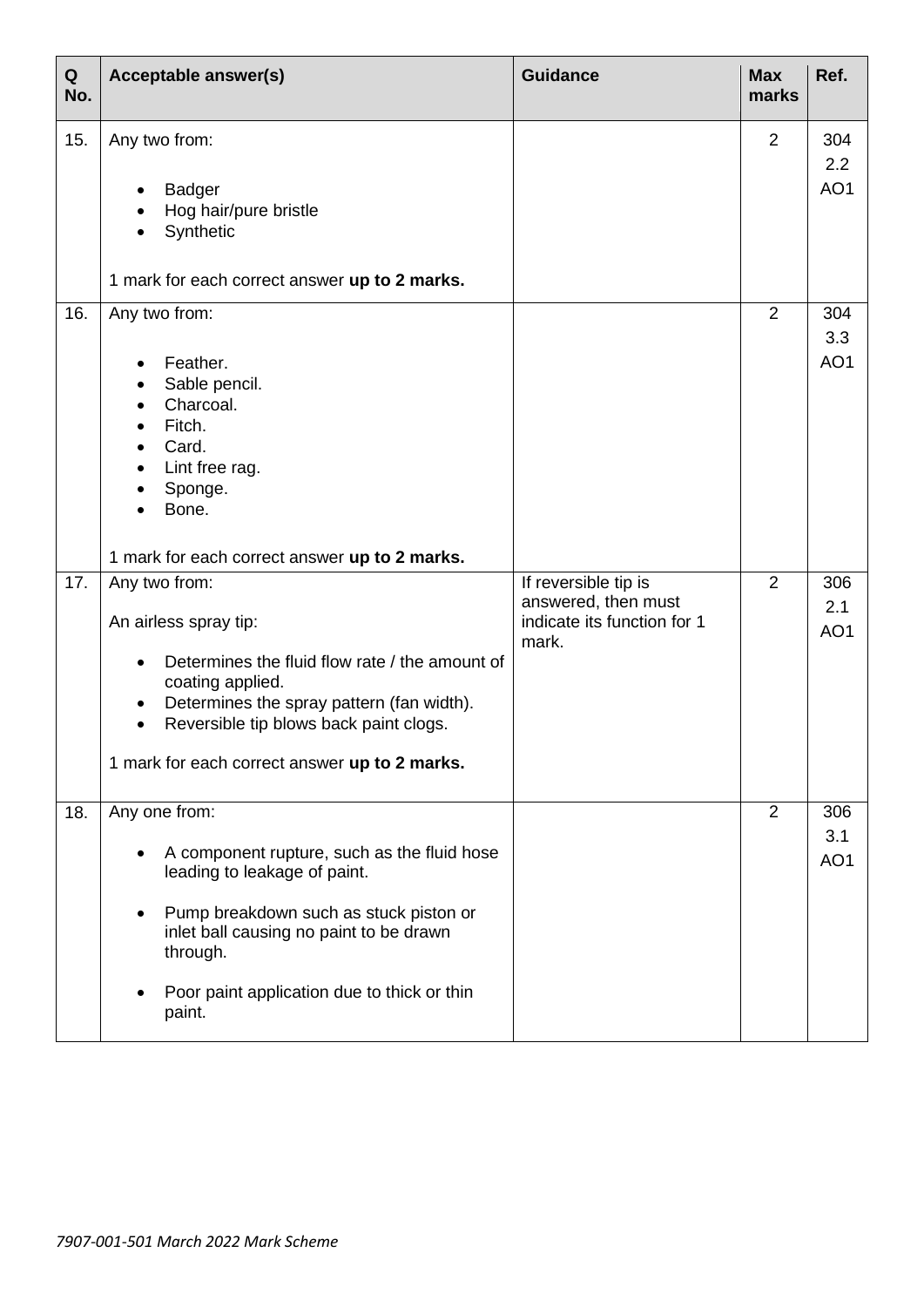| Q<br>No. | <b>Acceptable answer(s)</b>                                                                                                                                                                                                                                                                                                                                                                                                                                                                                                                                                                                                                                                                                                                                                                                                                                                  | <b>Guidance</b>                                                                                      | <b>Max</b><br>marks | Ref.                          |
|----------|------------------------------------------------------------------------------------------------------------------------------------------------------------------------------------------------------------------------------------------------------------------------------------------------------------------------------------------------------------------------------------------------------------------------------------------------------------------------------------------------------------------------------------------------------------------------------------------------------------------------------------------------------------------------------------------------------------------------------------------------------------------------------------------------------------------------------------------------------------------------------|------------------------------------------------------------------------------------------------------|---------------------|-------------------------------|
| 19.      | <b>Outline planning permission</b><br>As the name suggests, an outline permission tends<br>to require fewer details (1 mark) being submitted<br>and the application may suggest a simple or more<br>modest house type (1 mark) to obtain the initial<br>outline planning permission.<br><b>Detailed planning permission</b><br>(DPP) is the next stage in the planning process. A<br>detailed consent means that you have permission to<br>build the exact house shown in the plans (1<br>mark) subject to any planning conditions agreed. A<br>detailed planning application is a lot more<br>thorough and defines materials of the new<br>dwelling proposing exactly how it will look once<br>built. (1 mark).                                                                                                                                                             | Consider looking for<br>emboldened words to be<br>included in candidate<br>descriptions.             | 4                   | 301<br>1.2<br>AO <sub>2</sub> |
| 20.      | <b>Rainwater Harvesting</b><br>Rainwater harvesting involves collecting rainwater<br>from a building's roof or from any other surface,<br>including nowadays permeable pavements and<br>garden lawns. The rainwater then passes through a<br>filter, which eliminates debris, and is stored in a<br>holding tank placed either underground or the side<br>of a building or in the loft.<br><b>Greywater Recycling</b><br>Grey water recycling is reusing the water from your<br>sinks, baths and showers for other purposes. You<br>can use it to flush your toilet or water your garden.<br>The greywater then passes through a filter, which<br>eliminates debris, and is stored in a holding tank<br>placed either underground or the side of a building<br>or in the loft.<br>Both can be retrofitted to buildings but are more<br>easily incorporated in ton new build. | Names only carry 1 mark<br>each.<br>To gain full marks answer<br>must include brief<br>descriptions. | 4                   | 301<br>2.4<br>AO <sub>2</sub> |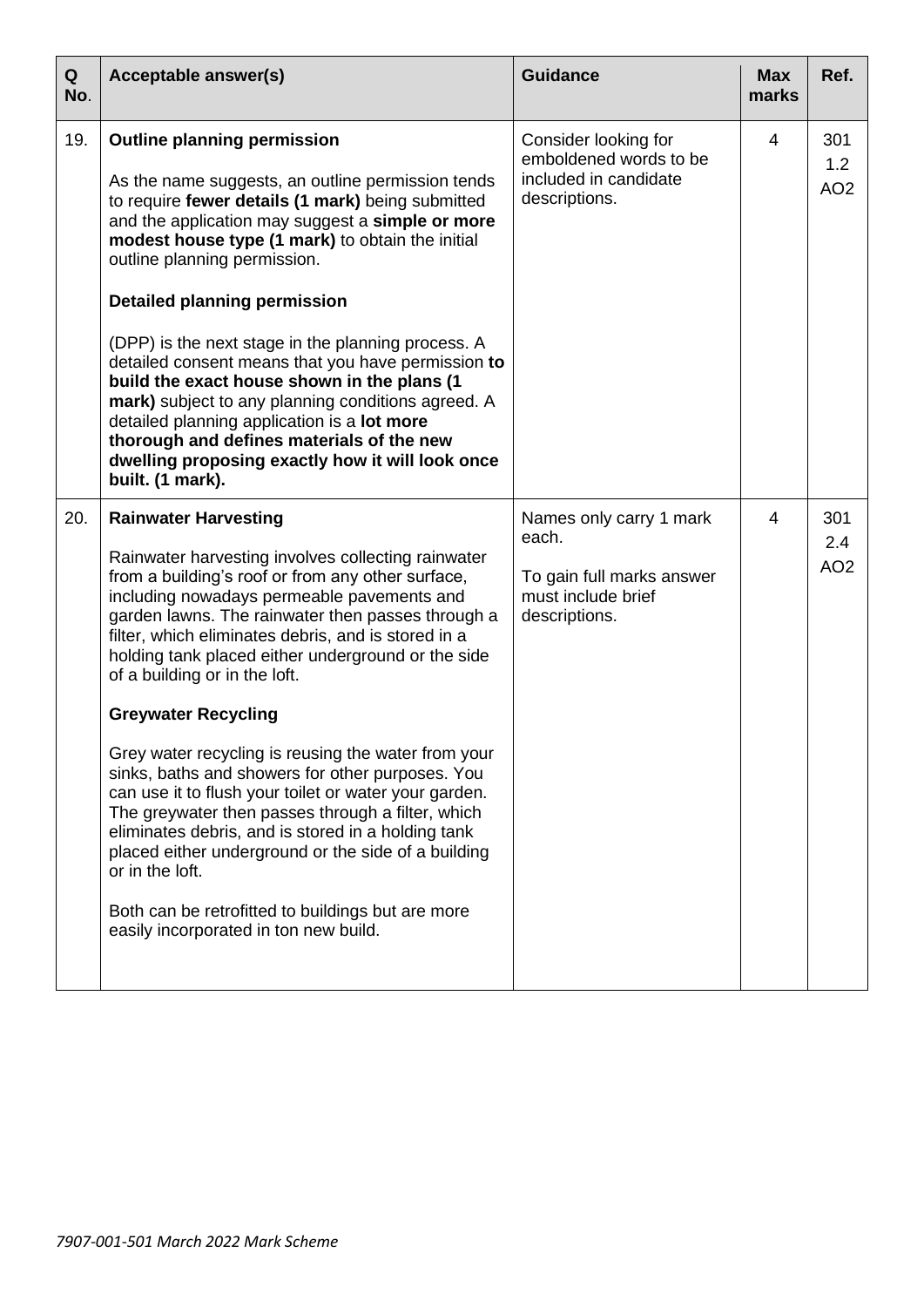| Q<br>No. | <b>Acceptable answer(s)</b>                                                                                                                                                                                                                                                                                                                                                                                                      | <b>Guidance</b>                                                                                                                                                                                                                                                                                                                                                                                                                                                                                                                                                                                              | <b>Max</b><br>marks | Ref.                          |
|----------|----------------------------------------------------------------------------------------------------------------------------------------------------------------------------------------------------------------------------------------------------------------------------------------------------------------------------------------------------------------------------------------------------------------------------------|--------------------------------------------------------------------------------------------------------------------------------------------------------------------------------------------------------------------------------------------------------------------------------------------------------------------------------------------------------------------------------------------------------------------------------------------------------------------------------------------------------------------------------------------------------------------------------------------------------------|---------------------|-------------------------------|
| 21<br>a. | Heights are determined generally by manufacturer's<br>instructions (1 mark) with due consideration to the<br>safe working loads (1 mark) and base dimensions<br>including outriggers (1 mark). Normal maximum<br>platform height for indoor use is 12m for double<br>width, and 8m for single width. For outdoor use, the<br>maximum height is 8m for single and double widths<br>(1 mark indoor/outdoor use height difference). | 1 mark for the correct<br>answer and 1 mark for the<br>correct explanation up to<br>2 marks.                                                                                                                                                                                                                                                                                                                                                                                                                                                                                                                 | 2                   | 302<br>1.2<br>AO <sub>2</sub> |
| 21<br>b. | The increase can be achieved by:<br>The use of outriggers therefore widening the base<br>measurement and the size of outrigger is determined<br>by the different manufacturer's instructions.<br>Securing the tower at different heights to the<br>building structure can increase maximum height of<br>tower. Increased stability is achieved by tying in.                                                                      | 1 mark for the correct<br>answer and 1 mark for the<br>correct explanation up to<br>2 marks.                                                                                                                                                                                                                                                                                                                                                                                                                                                                                                                 | $\overline{2}$      | 302<br>1.2<br>AO <sub>2</sub> |
| 22.      | Creep.<br>Smudging.<br>Paint liftin.<br>$\bullet$<br>Uneven colour.<br>Bittiness.<br>$\bullet$<br>Undue texture.<br>Uneven weight of colour over repeats.<br>Buckled/curled stencil plate misalignment.<br>Stencil sticking to background and causing<br>damage to substrate.                                                                                                                                                    | Candidate has to consider<br>the application to the vinyl<br>matt emulsion surface on<br>which stencil is applied<br>and also pattern repeats,<br>registration, correct<br>alignment as well as<br>simple paint application<br>defects. A vinyl matt<br>surface is more absorbent<br>than a silk finish leading to<br>a potential for stencil<br>sticking and causing<br>surface damage. The<br>question may appear<br>simple but requires<br>candidate to be competent<br>in application methods as<br>well as understanding<br>methods of adhering<br>stencil to the background<br>without causing damage. | 4                   | 304<br>1.3<br>AO <sub>2</sub> |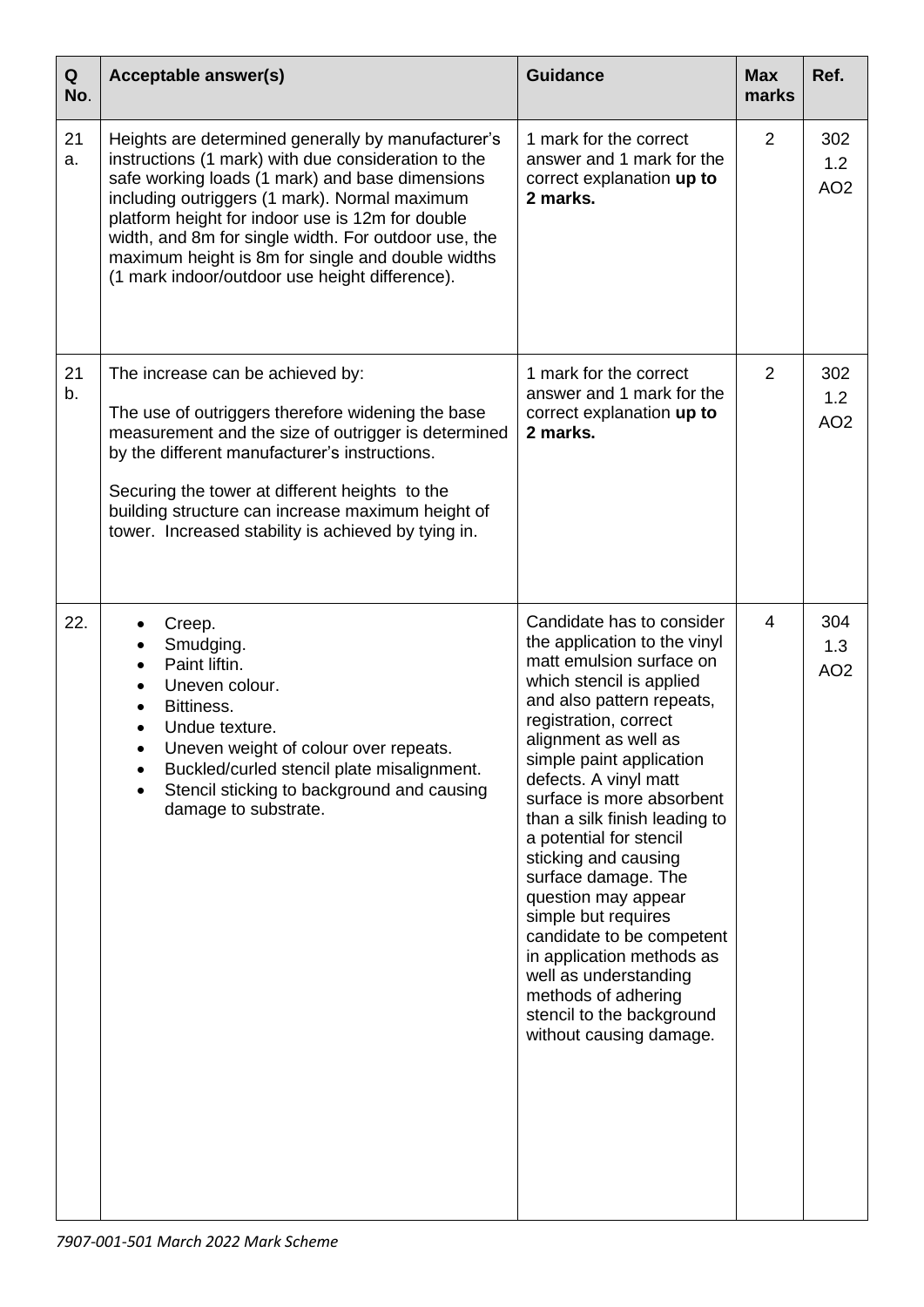| Q<br>No. | Acceptable answer(s)                                                                                                                                                                                                                                                                                                                                                                                                                                                                                                                   | <b>Guidance</b>                                                                               | <b>Max</b><br>marks | Ref.                          |
|----------|----------------------------------------------------------------------------------------------------------------------------------------------------------------------------------------------------------------------------------------------------------------------------------------------------------------------------------------------------------------------------------------------------------------------------------------------------------------------------------------------------------------------------------------|-----------------------------------------------------------------------------------------------|---------------------|-------------------------------|
| 23.      | Preparation of surface.<br>Barrier coat material.<br>Apply gold size.<br>$\bullet$<br>Test tack time.<br>Apply gold leaf.<br>Skew off loose gold.<br>$\bullet$<br>Faulting.<br>$\bullet$<br>Burnish.<br>$\bullet$<br>Clean off barrier coat.                                                                                                                                                                                                                                                                                           | 1 mark for each process<br>up to 3 marks.<br>1 mark for each<br>description up to 3<br>marks. | 6                   | 304<br>4.3<br>AO <sub>2</sub> |
| 24.      | <b>Furniture</b><br>polythene sheeting, cotton dust sheets, tarpaulin.<br><b>Ceiling and wall Light fittings</b><br>Polythene bag taped.<br><b>Computer work stations</b><br>polythene sheeting, cotton dust sheets, tarpaulin.<br><b>Floors</b><br>Hardboard, dust sheets, tarpaulin.<br>1 mark for each up to 4 marks maximum.                                                                                                                                                                                                       |                                                                                               | $\overline{4}$      | 306<br>1.1<br>AO <sub>2</sub> |
| 25.      | Turn ON/OFF switch to the OFF position.<br>1.<br>2. Engage the trigger lock. Always engage the<br>trigger lock when sprayer is stopped to<br>prevent the gun from being triggered<br>accidentally.<br>3. Turn pressure control to lowest setting.<br>4. Put drain tube into a pail and place<br>prime/Spray valve in PRIME position (drain)<br>to relieve pressure.<br>5. Hold the gun firmly to a pail, point gun into<br>pail. Disengage the trigger lock and trigger<br>the gun to relieve pressure.<br>6. Engage the trigger lock. | 1 mark for each stage and<br>1 mark for description, up<br>to 6 marks.                        | 6                   | 306<br>2.3<br>AO2             |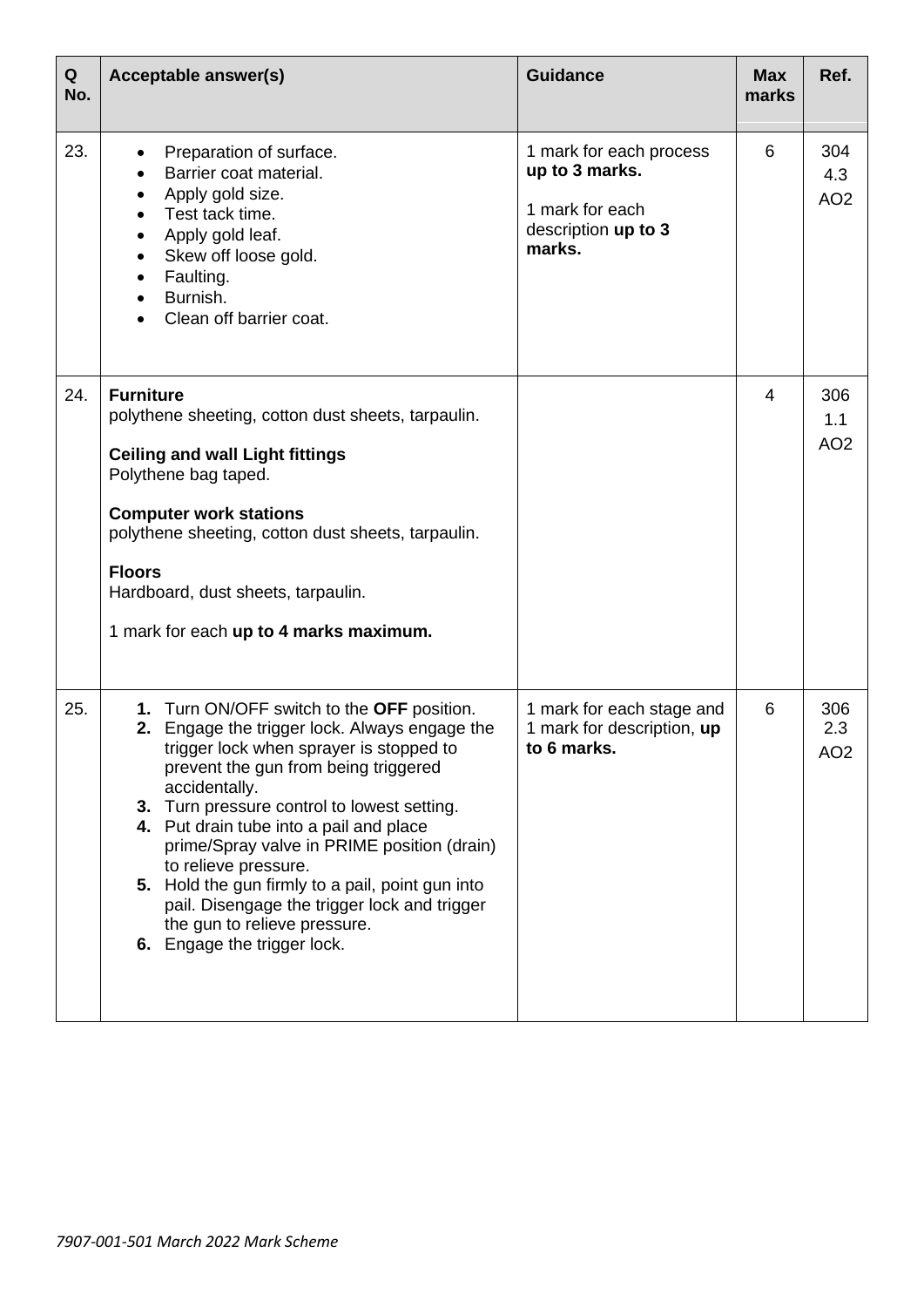| Q<br>No. | Acceptable answer(s)                                                                                                                                                                                                                                                                                                                                                                                                                                                                                                                                                                                                                                                                                                                                                                                                                                                                                                                                                                                                                                                                                                                                                                                                                                                                                                                                                                                                                                 | <b>Guidance</b>                                                                                                                                                                                                                                                                                                                                                                                                                                                                                                                                                                                                                                                                                                 | <b>Max</b><br>marks | Ref.            |
|----------|------------------------------------------------------------------------------------------------------------------------------------------------------------------------------------------------------------------------------------------------------------------------------------------------------------------------------------------------------------------------------------------------------------------------------------------------------------------------------------------------------------------------------------------------------------------------------------------------------------------------------------------------------------------------------------------------------------------------------------------------------------------------------------------------------------------------------------------------------------------------------------------------------------------------------------------------------------------------------------------------------------------------------------------------------------------------------------------------------------------------------------------------------------------------------------------------------------------------------------------------------------------------------------------------------------------------------------------------------------------------------------------------------------------------------------------------------|-----------------------------------------------------------------------------------------------------------------------------------------------------------------------------------------------------------------------------------------------------------------------------------------------------------------------------------------------------------------------------------------------------------------------------------------------------------------------------------------------------------------------------------------------------------------------------------------------------------------------------------------------------------------------------------------------------------------|---------------------|-----------------|
| 26.      | Band 1 $(1 - 4$ marks)<br>Response is basic and shows limited understanding<br>of the tasks needed to be carried out.<br>Lists stages of decoration, tools, materials and                                                                                                                                                                                                                                                                                                                                                                                                                                                                                                                                                                                                                                                                                                                                                                                                                                                                                                                                                                                                                                                                                                                                                                                                                                                                            | Indicative content -<br>candidate's responses<br>may include, but not be<br>limited to:                                                                                                                                                                                                                                                                                                                                                                                                                                                                                                                                                                                                                         | 12                  | AO <sub>4</sub> |
|          | finishes without details. No description of safety<br>implications or consideration of busy road<br>implications, pedestrian traffic.<br>Possibly misinterprets task, therefore lists incorrect<br>stages, tools, materials and finishes.<br>In order to access higher marks, the response<br>will include:<br>Brief description of safety implications and items of<br>PPE.<br>Answers suggest limited knowledge of the<br>processes.<br>Band 2 $(5 - 8$ marks)<br>Response shows some understanding of the tasks<br>needed to be carried out. Provides some details of<br>stages of decoration, tools, materials, but does not<br>make links between them.<br>Limited description of appropriate access equipment,<br>basic safety implications of working from fixed<br>scaffolding and provision of area protection and<br>sheeting. Basic description of decoration process,<br>for lower marks roller application may have been<br>selected.<br>In order to access higher marks, the response<br>will include:<br>Details of stages of decoration, tools, and materials<br>with some links between them. General description<br>of safety implications, PPE, consideration of public,<br>water stains, application method by airless spray,<br>area protection items listed including walls and<br>floors, waste material and access equipment,<br>storage tools and site security. Consideration of<br>drying times.<br>Band 3 (9 – 12 marks) | <b>Health and Safety</b><br><b>Risk assessment</b><br>and method<br>statement.<br>Storage and<br>security of tools<br>and equipment.<br>Selection of<br>appropriate access<br>equipment, erected<br>by others.<br>PPE.<br>$\bullet$<br>Protective<br>barriers/sheeting to<br>protect pedestrians<br>etc.<br>Permit to work<br>busy street.<br>List of tools and<br>equipment<br>Preparation tools.<br>Airless spray<br>equipment or large<br>deep pile roller etc.<br>Access equipment.<br>Masking &<br>sheeting.<br><b>Wall preparation</b><br>Brush down/scrape<br>to remove loose<br>material.<br>Apply alkali<br>resistant primer to<br>stained areas.<br>Make good minor<br>defects with<br>powder filler. |                     |                 |
|          | Response shows good understanding of the tasks<br>needed to be carried out.<br>Evaluates and analyses stages of decoration, tools,                                                                                                                                                                                                                                                                                                                                                                                                                                                                                                                                                                                                                                                                                                                                                                                                                                                                                                                                                                                                                                                                                                                                                                                                                                                                                                                   | Make good larger<br>$\bullet$<br>holes and cracks<br>with sand &<br>cement mix.<br>Apply thinned first                                                                                                                                                                                                                                                                                                                                                                                                                                                                                                                                                                                                          |                     |                 |
|          | materials and applications by discussing advantages<br>and disadvantages. Adequately discusses links                                                                                                                                                                                                                                                                                                                                                                                                                                                                                                                                                                                                                                                                                                                                                                                                                                                                                                                                                                                                                                                                                                                                                                                                                                                                                                                                                 | coat 1:5 water to<br>paint to help with                                                                                                                                                                                                                                                                                                                                                                                                                                                                                                                                                                                                                                                                         |                     |                 |

*7907-001-501 March 2022 Mark Scheme*